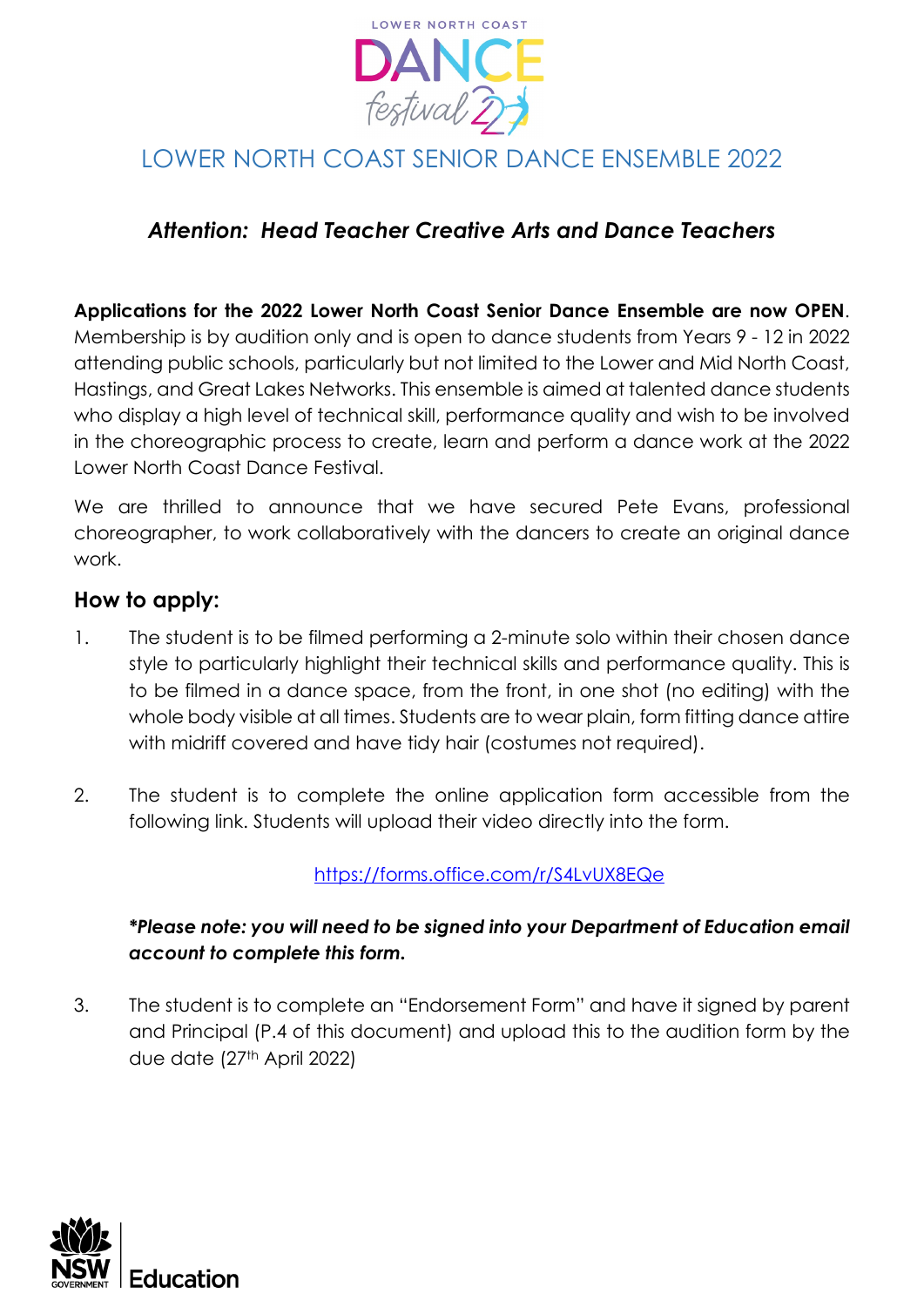

## **Rehearsal Times**

Rehearsals will occur in Port Macquarie from 10:30am - 3:30pm on following dates:

- *Wednesday 11th May 2022*
- *Wednesday 1st June 2022*
- *Wednesday 15th June 2022*

All rehearsals are compulsory. Failure to attend rehearsals will result in immediate exclusion from the Ensemble.

## **Performance Opportunities**

Successful students will perform at:

- Lower North Coast Dance Festival in Port Macquarie (21 24 June 2022)
- There is the potential of the following opportunities dependant on the availability of tutors and/or ensemble members:
- State Dance Festival in Sydney (TBA 2022, if successfully auditioned)
- Any other performance opportunities that may arise as the year goes on

## **COVID Safe**

The LNC Senior Dance Ensemble will be a COVID Safe event. More details will be available upon acceptance into the program.

## **Fees**

The yearly ensemble fee of **\$100** covers the hire of tutors and the supply of costumes which are to be returned to the LNC Senior Dance Ensemble program (all prices include GST). Students will need to cover the costs of their own travel and accommodation if needed.

### **Further Information**

Further enquiries relating to the **LNC Senior Dance Ensemble** should be directed to [Julia.Livingston@det.nsw.edu.au](mailto:Julia.Livingston@det.nsw.edu.au)

**Closing Date WEDNESDAY 27TH APRIL 2022, 3:30 PM Late applications will not be accepted**

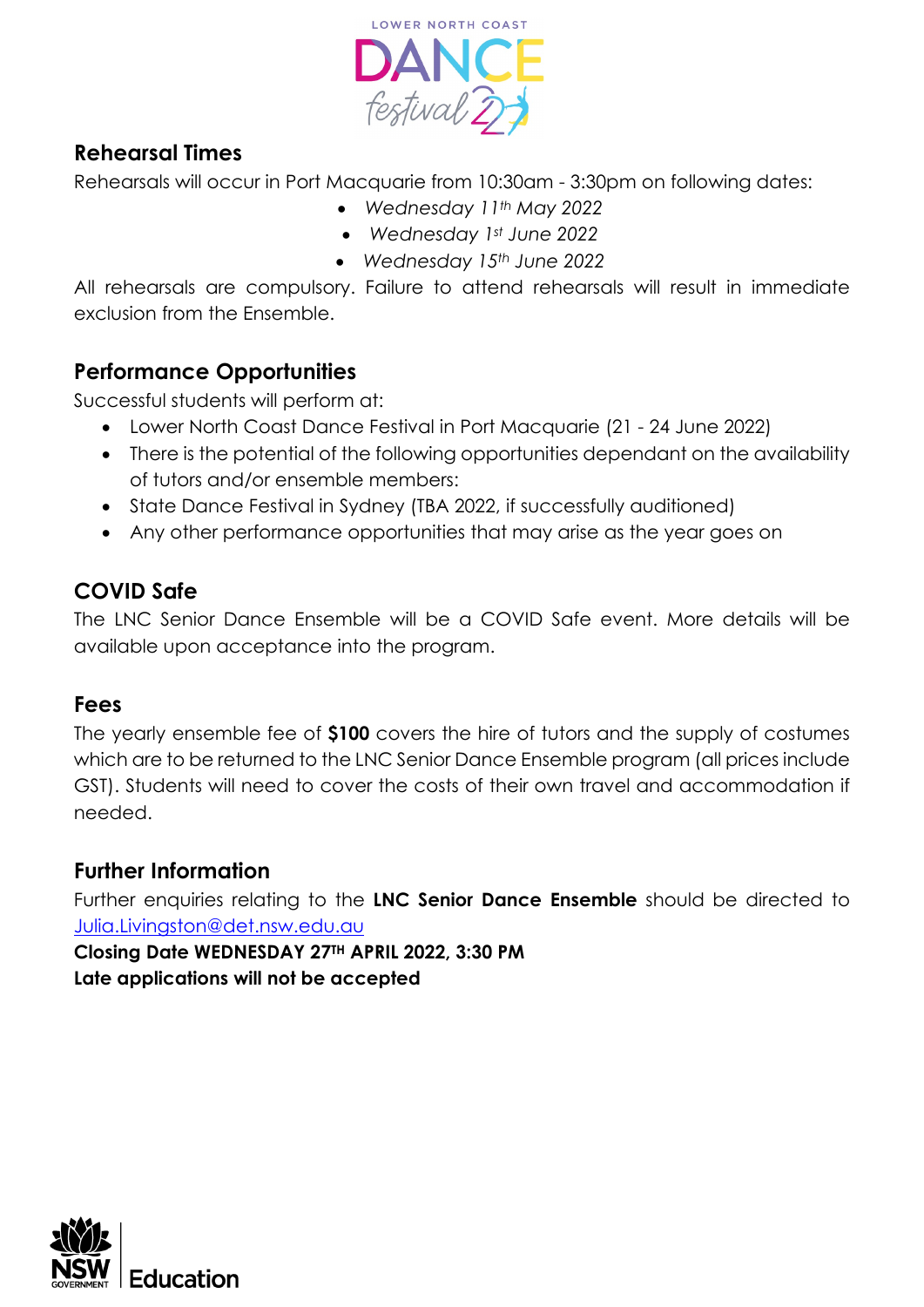

After moving to Sydney to further pursue his career in dance, Pete completed two years of full-time training at the esteemed 'Ev&Bow Full-Time Dance Training Centre' under the guidance of Sarah Boulter and Lisa Bowmer, where he was asked to perform as a member of their select company. Upon graduating, he took part in the Dream Dance Company's pre-professional program 'Show Business' facilitated by Marko Panzic and Katie Sanchez. During this time, he was able to network with other like-minded commercial dancers, with whom he now works regularly alongside of.

Pete has continued to perform professionally within the Australian and International dance scenes. In 2016 he successfully auditioned for international



production company 'Talent Avenue', who flew him to China to perform as a soloist for Honda's 'Avancier' launch in the Beijing National Stadium. Since returning, he has built for himself a notable commercial dance career, performing at multiple corporate events for brands such as ASICS, Dermaveen, St George Bank, Dr Lewinn's, Toyota, Qatar Airways, Sydney Trains and more.

In 2017 he travelled to Los Angeles to further his training. This gave him the chance to study under renowned teachers such as Jillian Myers, Megan Lawson, Camillo Lauricella and Teddy Forance. After returning to Australia, Teddy cast Pete in the Telstra 'Together It's Magic' TVC that he was choreographing, alongside some of Sydney's best commercial talent.

Pete was cast in the 2018 sold out stage show 'Una Palabra' choreographed by Neale Whittaker. This production was the company's debut show and led to multiple performances with the cast across Sydney.

At the end of 2018 Pete successfully auditioned for the second season of Jillian Myer's international training program 'Questions and Answers'. This took him to Tokyo, Japan, alongside only four other Australian dancers to complete the program and perform with likeminded creatives from all across the globe.

Pete has been approached twice now by world renowned company 'Opera Australia' to perform as a seasonal dancer and actor in their productions of Graeme Murphy's 'Turandot' and David McVicar's 'Don Giovanni' at the Sydney Opera House.

It is Pete's commitment to being a dependable and well-rounded performer that has helped him cultivate a career spanning many facets of the dance industry. He prides himself on the opportunities he has had as well as the creatives he has worked with.